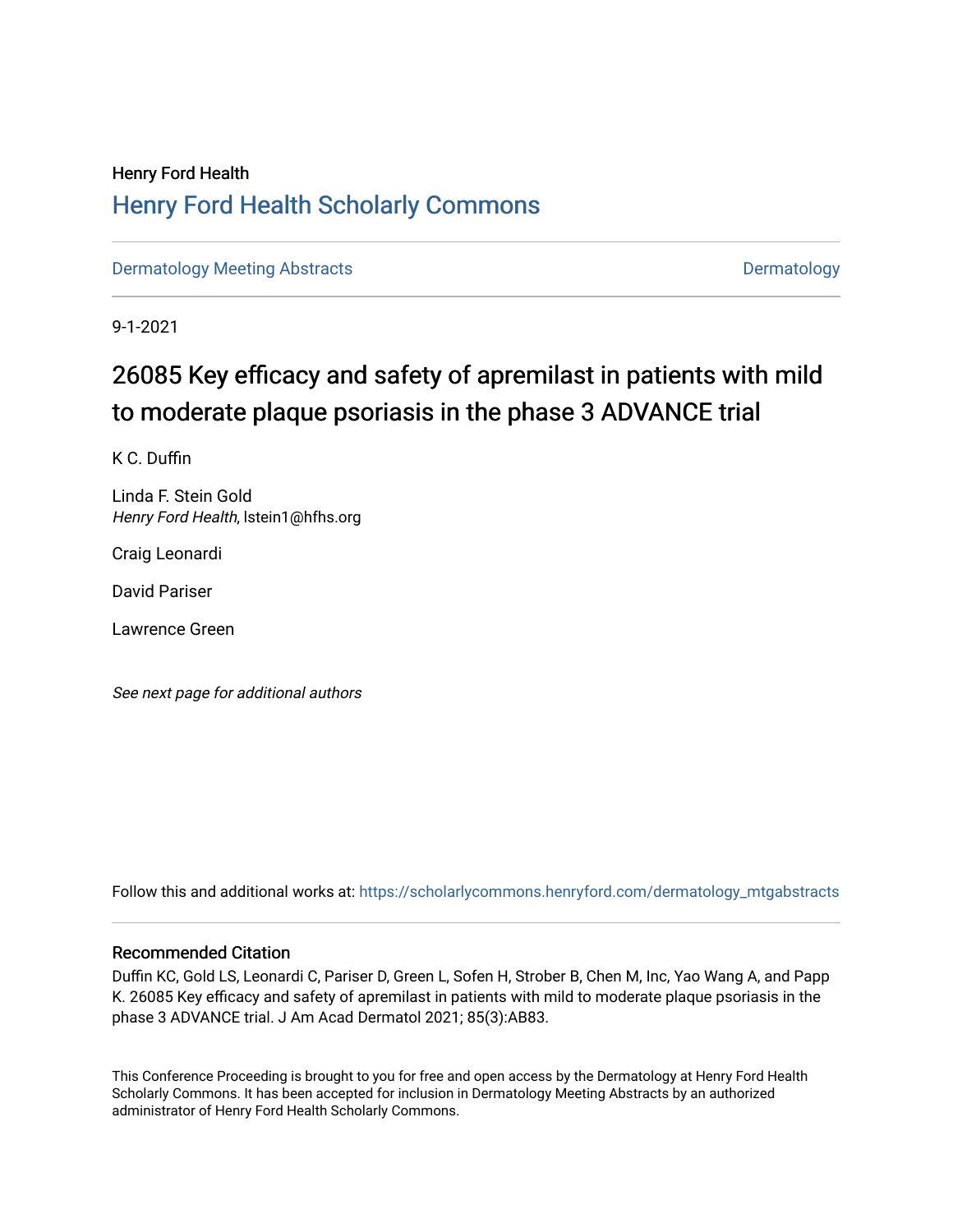## Authors

K C. Duffin, Linda F. Stein Gold, Craig Leonardi, David Pariser, Lawrence Green, Howard Sofen, Bruce Strober, Mindy Chen, Yao Wang, and Kim Papp